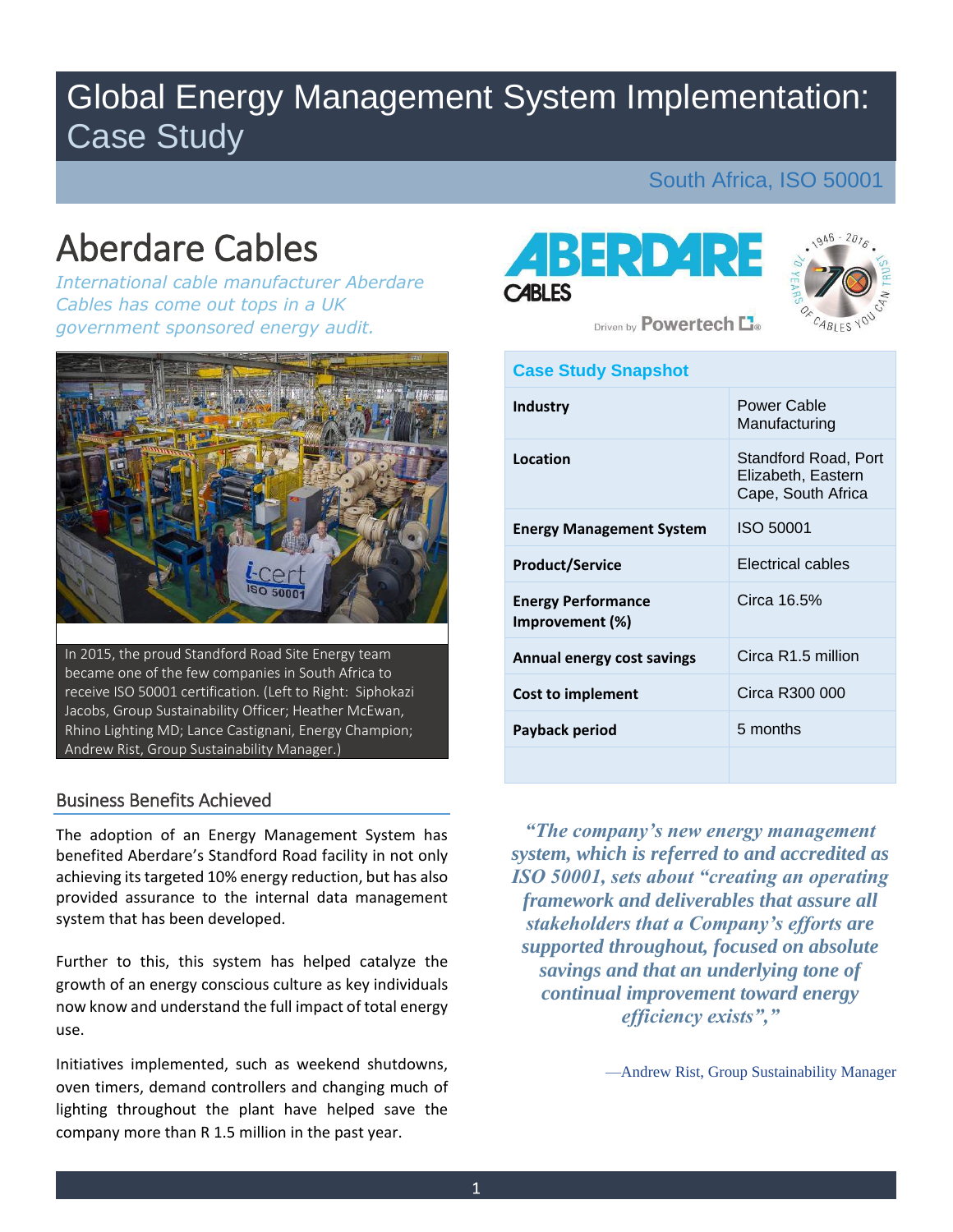#### Company Profile

 existence since 1946. The company manufactures an infrastructure (rail, ports, and airports); petrochemical; mining as well as building and construction. It has four manufacturing sites and seven customer service centers in South Africa and offshore operations in Mozambique, Portugal and Spain. Aberdare Cables, a member of the Powertech Group, is a leading African cable manufacturer and has been in extensive range of electrical cables for application in power generation, transmission and distribution;

 the Eastern Cape Province and it specializes in the production of low and medium voltage power cables. In 400 individuals, the majority of these working shifts. The roofed factory area on the site is approximately The Standford Road site is situated in Port Elizabeth in total the Standford Road Plant employs an average of 40000sq.m.

 footprint being generated by its Heavy Furnace Oil and electricity consumption. The total energy used on average for the year 2014 FY was 24 385 451 kWh. Its energy sources include, Liquefied Petroleum Gas, Diesel and Paraffin with the majority of its carbon

#### Business Case for Energy Management

 Around the world, key role players are starting to undertaking initiatives to understand and bring about a reduction in their Carbon related impact. This has establish a Sustainability function but to also get ISO 50001 certified. As an international company, ISO 50001 is seen as proof that we as a business and not only concerned with cable quality and cost, but also with the We are setting ourselves apart from our competitors by South African facilities certified by the end of the year recognize the severe effect their businesses have on the environment. In response, most businesses are certainly been a key driver for Aberdare to not only energy consumed in making every meter of our product. leading the way, our intention is to have our remaining

 and to then move on to Spain, Mozambique and Portugal.

 Another fundamental driver is the price of electricity per business profitability is alarming and all indicators point possible in the form of several government initiatives Aberdare is currently engaged with a specialist to accredit its data through Sanas and has registered its reduction initiatives with Sanedi. It looks forward to the relief that 12L can offer for completed improvements kWh. When compounded annually the effect of this on to this getting worse going forward. Relief is however which reward energy in industry through tax reduction. and the possible benefit that 12I could offer going forward.

 only setting the standards but also in the process of quo is challenged and that all agreed objectives are The ISO 50001 Standard emphasizes that energy reduction is not only an electrician's job but a team responsibility. Every department is to be involved in not ensuring that every energy source is probed, every status realized.



(Left to Right: Siphokazi Jacobs, Group Sustainability Officer; Heather McEwan, Rhino Lighting MD; Lance Castignani, Energy Champion; Andrew Rist, Management Representative.)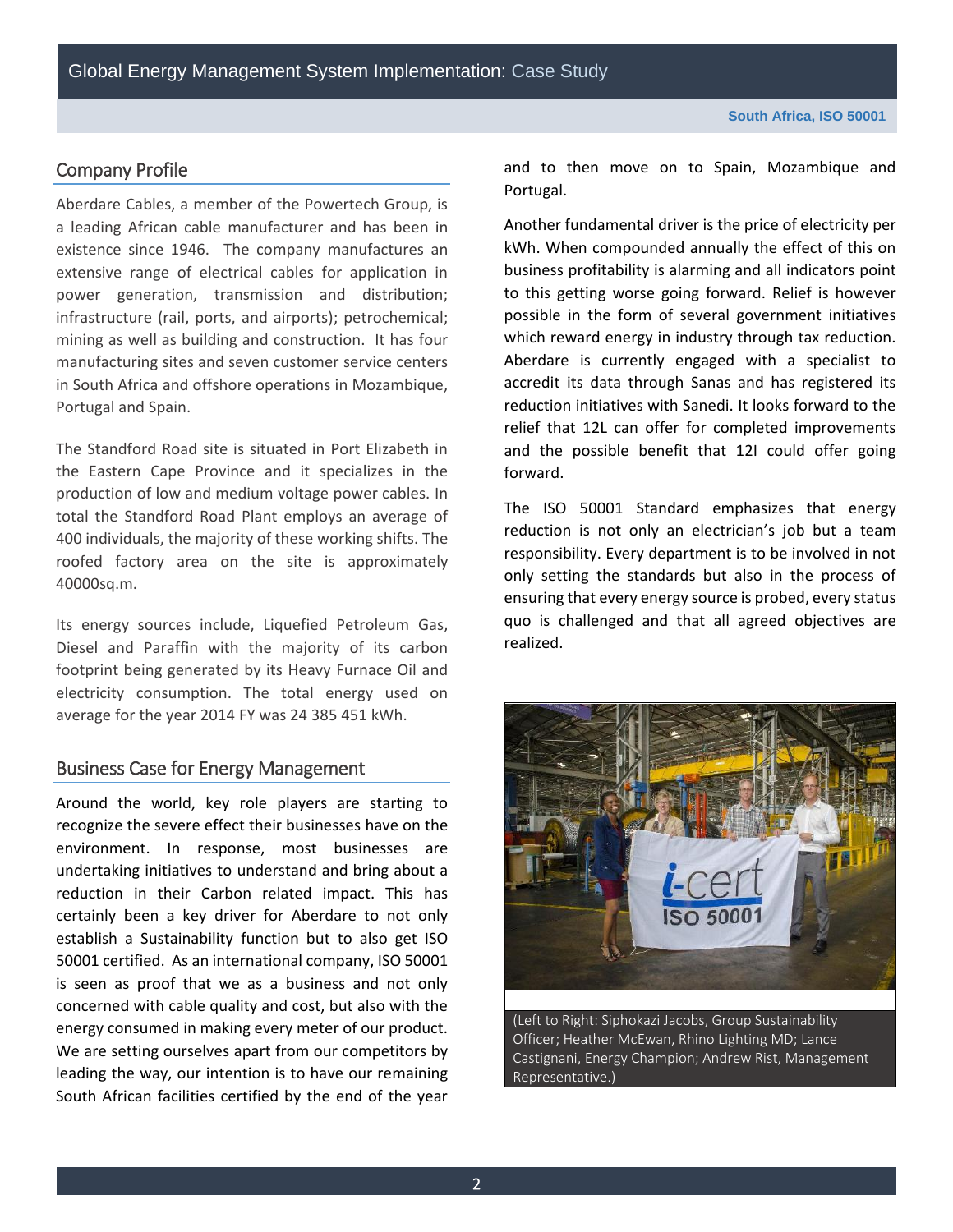#### Keys to Success

- Sound Teamwork
- Reliable and accurate data
- **•** Top management involvement and commitment

#### EnMS Development and Implementation

 The very first challenge that surfaced in the development was required by the Standard. The assistance afforded to and implementation of the EnMS at Standford Road was the lack of experience in refining our system to suit what the team by PSEE, our two consultants and the Tenneco Automotive played a major role in the success of this journey.

#### Energy Teams

 An energy task team was established in 2014 and it consists of 9 individuals from different departments in the company. This team is led by the site energy champion, Lance Castignani alongside the Management Representative, Andrew Rist.

 The team meets once a month during which they discuss results and possible energy losses. Twice a year the team presents a full progress report to top management the action plan items, past month's consumptions, audit during the management review meeting.

 (PSEE) assigned consultants, Heather McEwan and certified was easier than expected. The Company has been working on Energy Efficiency for many years and had in fact completed a lot of the requirements through With the help of the Private Sector Energy Efficiency Martin Viljoen who had extensive experience with Energy Management systems, the journey to getting these actions.

#### Energy Review

 With the use of the UNIDO tool, it was possible to analyze identified energy sources, HFO and Electricity out of our energy sources and we found that of the five accounted for 98% of the total usage. For the purposes

 of focusing improvements it was decided that the it was by far the larger consumer and would be easily business would deal with electrical consumption first as related back to all employees.

 Analysis into this found that there were five significant energy users (SEU) that accounted for the largest portion of the electricity used on site. Two EnPi's were confirmed via regression analysis. These were then discussed in the Management Review. For information, these are a correlation of kW/Production ton and kW/ Attended man hours.

 The regression analysis also provided a formula to calculate future energy consumption figures against a budget.

 Without the accurate energy data which we had be collecting for the past 3 years, the process of analysis would have been far more difficult.

#### Development of skills

 the three South African sites were afforded the opportunity to attend the Energy Management System Implementation (EnMS) training. The same group also On the 9-11 June 2015 all energy team members across attended the Fundamentals to Energy Management Training on the  $23 - 25$  June 2015.



 Management Systems training. These were conducted by In 2015, delegates from all three sites attended both The Fundamentals to Energy Management and Energy the Energy Training Foundation.

 Further to this, the energy champion conducts energy awareness training sessions for all departments in the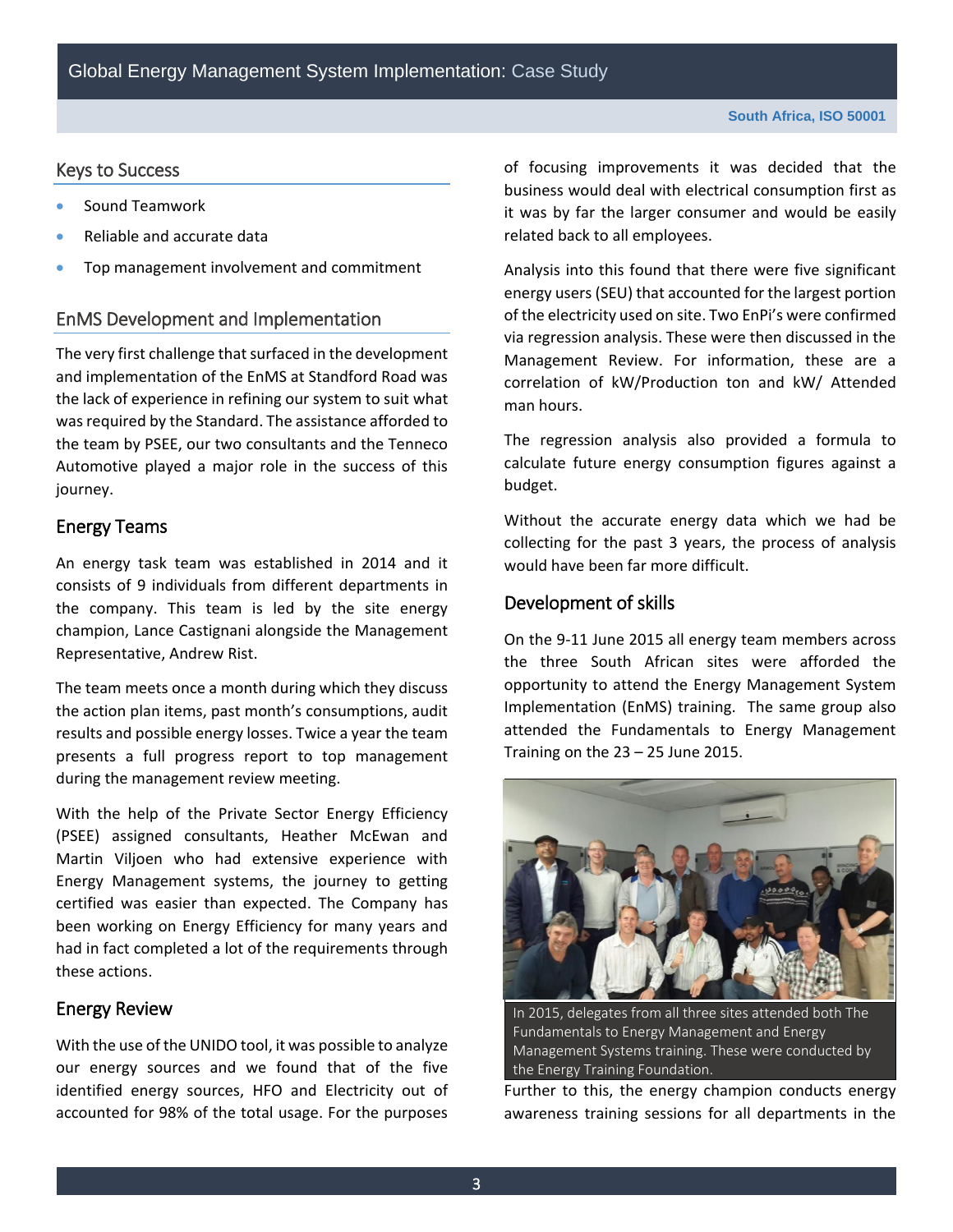factory especially for those employees working on the SEU's. This training highlights:

- 1. What is ISO 50001
- 2. Energy consumption figures
- household environments as well as on the shop 3. Everyday methods of saving energy for both floor.

#### The use of professional expertise

 To attain our ISO certification; Whilst we've been working on efficiency for some time, it's important to remember that our core business is making cable and not as you need. Three audits where conducted, namely an External Energy Audit, a Stage one ISO audit and the final Stage two portion of this in December 2015 in understanding the intimate detail of energy conservation. As such, when a professional is onsite, it's an opportunity to glean as such information from them

#### Communications

 monthly site meeting, are displayed as consumption relative to each Mini-sub around the factory and published as a site newsletter, appropriately named the Every month the energy figures are tabulated. These appear an A3 report for the Exco, are addressed in a "Powerline".

## Steps taken to maintain operational control and sustain energy performance Improvement.

 At site level all initiatives are trailed for a period of six months to a year during which the team ensures that all trained is conducted. This allows for smooth transition procedure. An example of this is the Turn-off procedure, where all machines that are not in use at any point in This is especially focused on the machines and the air compressor. This initiative over a weekend can save the between pilot project phases to standard operating time (Weekends or public holidays etc.) are turned off. company about R30000.

 Through the compilation of standard operating procedure or works instruction and training, operations

are controlled and sustained especially that of significant energy users.

## Approach used to 1) determine whether energy performance improved and 2) to validate results

 the regression analysis method is the best suited for demand formula was derived using 2013/4 as the base based on production tons and the actual kWh consumed is thus then the savings for that month. Sufficient During the Management review it was agreed upon that measuring the sites energy performance. The expected years. The difference between the expected demand metering is still an action plan item there are some areas that cannot be measured accurately.

The figure below shows the process of data assurance conducted. Recently purchased power meter will ensure the accuracy and validity of all our variable data.



### Cost benefit Analysis

 The organizations involvement with the PSEE project has strain of this project. It is important to note that the organizations key motivating factors are namely; allowed for us to be relieved from a lot the financial

1. Opportunity to create a culture of energy awareness not only on site but that continuous to the employee's individual households.